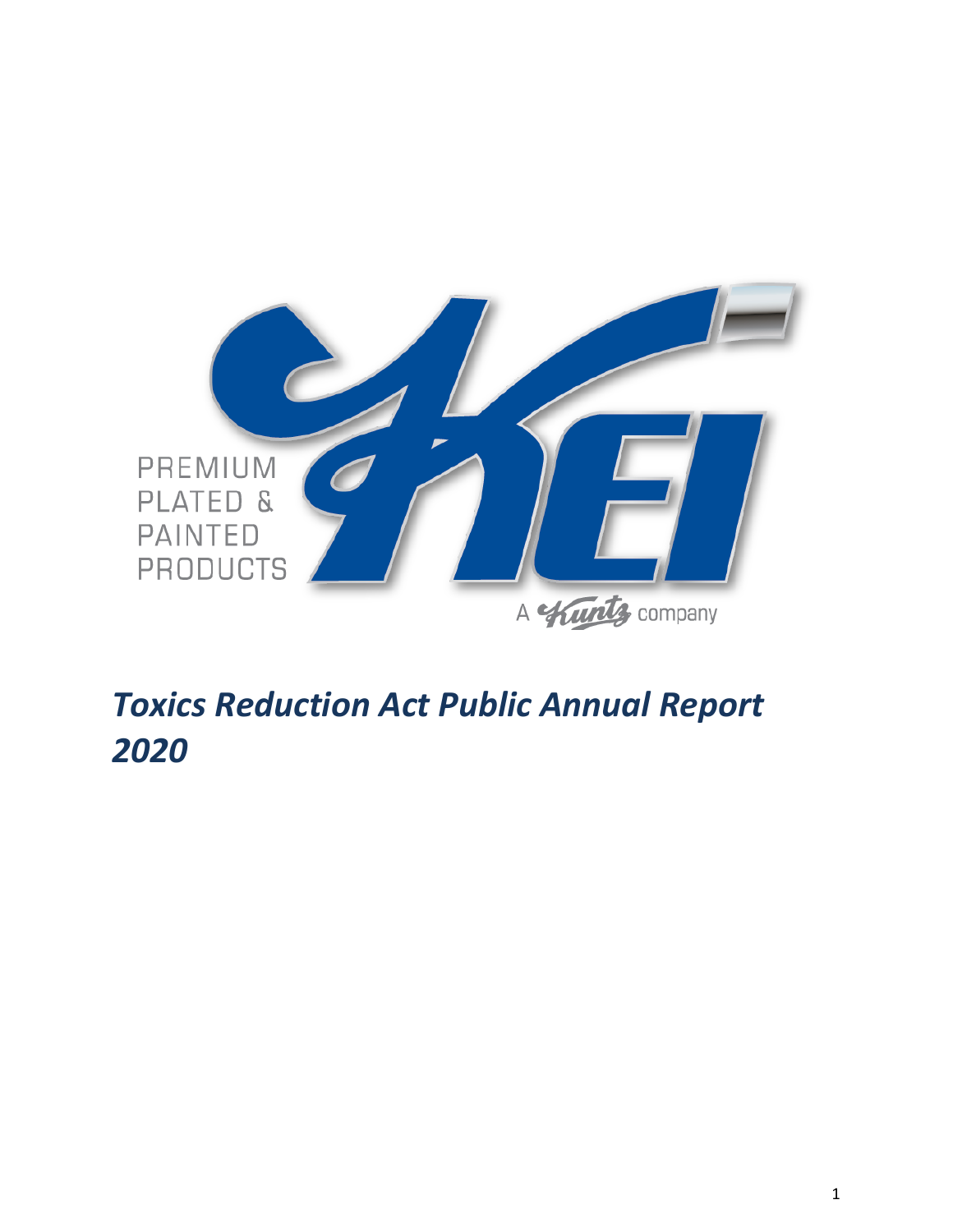# **Facility Information:**

| <b>Facility Name</b>            | Kuntz Electroplating Inc                               |
|---------------------------------|--------------------------------------------------------|
|                                 | 851 Wilson Avenue                                      |
|                                 | Kitchener, ON                                          |
|                                 | <b>N2C 1J1</b>                                         |
| <b>NPRI ID:</b>                 | 000003111                                              |
| Ontario Reg. 127/01 ID:         | 6761                                                   |
| Number of Employees             | 388                                                    |
| UTM Coordinates (NAD83)         | 17 T 545146m E, 4806822m N                             |
| NAICS 2 Code:                   | 31-33 Manufacturing                                    |
| NAICS 4 Code:                   | 3328 - Coating, Engraving and Heat Treating Activities |
| <b>Public Contact</b>           | Robin Leach, Manager of Environmental Services         |
|                                 | 519-893-7680                                           |
| <b>Highest Ranking Employee</b> | Robert Kuntz, President                                |
|                                 | 519-893-7680                                           |
|                                 |                                                        |
|                                 |                                                        |

| <b>Substance: Copper (and its Compounds)</b> |                                                                                                                |                |           |          |          |                        |  |  |
|----------------------------------------------|----------------------------------------------------------------------------------------------------------------|----------------|-----------|----------|----------|------------------------|--|--|
|                                              |                                                                                                                |                |           |          |          |                        |  |  |
| <b>CAS # NA-06</b>                           |                                                                                                                |                |           |          |          |                        |  |  |
|                                              |                                                                                                                |                |           |          |          |                        |  |  |
| Description                                  | Quantity                                                                                                       | Last           | Reporting | Change   | % Change | Reason for Change      |  |  |
|                                              | (tonnes)                                                                                                       | Reported       | Period of | (tonnes) |          |                        |  |  |
|                                              |                                                                                                                | Quantity       | Last      |          |          |                        |  |  |
|                                              |                                                                                                                | (tonnes)       | Reported  |          |          |                        |  |  |
|                                              |                                                                                                                |                | Quantity  |          |          |                        |  |  |
|                                              |                                                                                                                |                |           |          |          |                        |  |  |
| Enters the                                   | >10 to 100                                                                                                     | $>10$ to $100$ |           | $-19.40$ | $-49.85$ | Decrease in Production |  |  |
| Facility (Use)                               |                                                                                                                |                |           |          |          |                        |  |  |
|                                              |                                                                                                                |                |           |          |          |                        |  |  |
| Creation                                     | 0.00                                                                                                           | 0.00           | 2019      | 0.00     | 0.00     | <b>NA</b>              |  |  |
|                                              |                                                                                                                |                |           |          |          |                        |  |  |
| Contained In                                 | >10 to 100                                                                                                     | $>10$ to $100$ |           | 0.00     | 0.00     | <b>NA</b>              |  |  |
| Product                                      |                                                                                                                |                |           |          |          |                        |  |  |
|                                              |                                                                                                                |                |           |          |          |                        |  |  |
|                                              | On site releases to air, water land, as well as off site disposals and recycling can be viewed at: Environment |                |           |          |          |                        |  |  |
|                                              | Canada - National Pollutant Release Inventory                                                                  |                |           |          |          |                        |  |  |
|                                              |                                                                                                                |                |           |          |          |                        |  |  |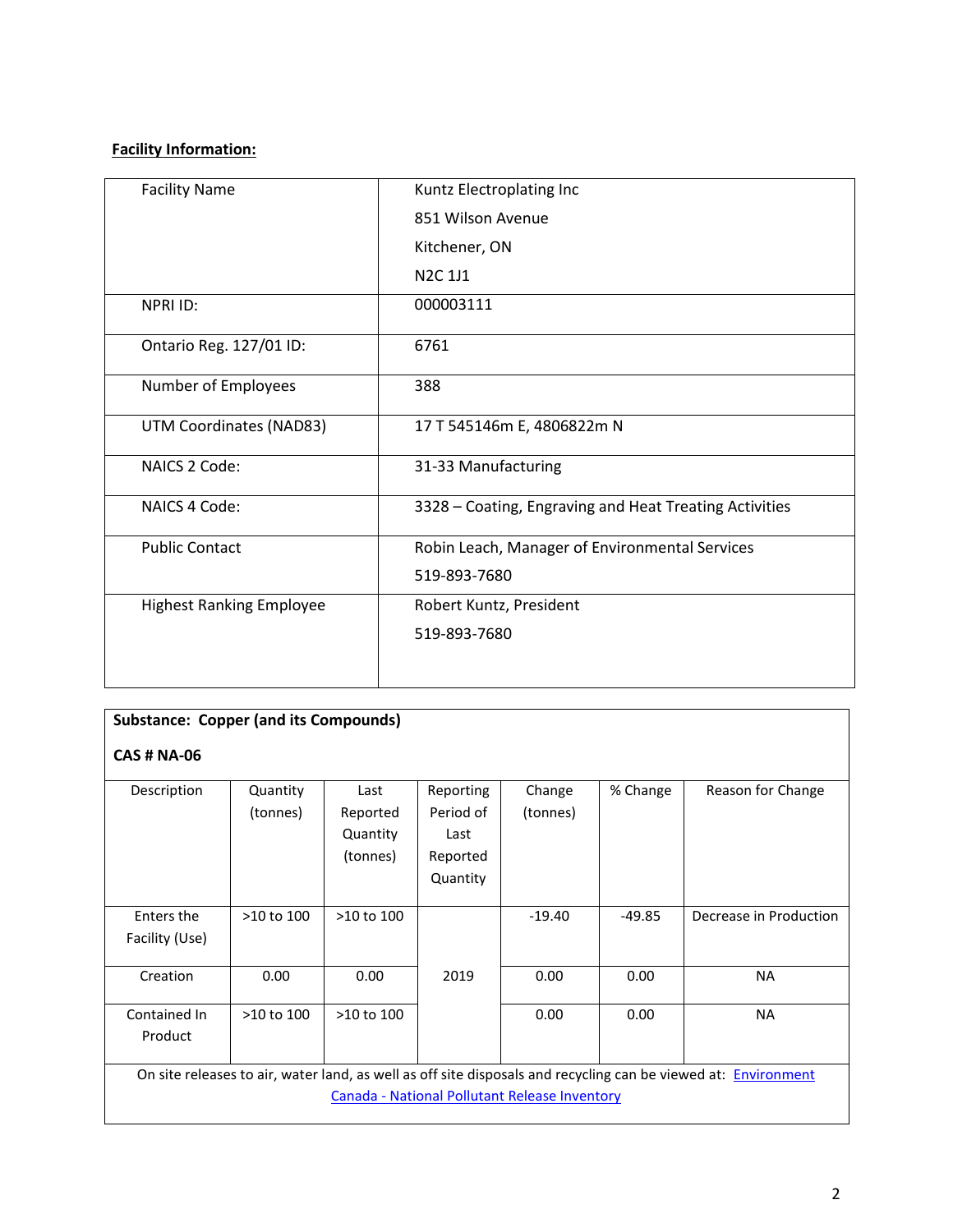# **Substance: Sulphuric Acid**

## **CAS #: 7664-93-9**

| Description    | Quantity  | Last      | Reporting | Change    | % Change | Reason for Change      |
|----------------|-----------|-----------|-----------|-----------|----------|------------------------|
|                | (tonnes)  | Reported  | Period of | (tonnes)  |          |                        |
|                |           | Quantity  | Last      |           |          |                        |
|                |           | (tonnes)  | Reported  |           |          |                        |
|                |           |           | Quantity  |           |          |                        |
|                |           |           |           |           |          |                        |
| Enters the     | $>100$ to | $>100$ to |           | $-155.09$ | $-36.31$ | Decrease in Production |
| Facility (Use) | 1000      | 1000      |           |           |          |                        |
|                |           |           |           |           |          |                        |
| Creation       | 0.00      | 0.00      | 2019      | 0.00      | 0.00     | <b>NA</b>              |
|                |           |           |           |           |          |                        |
| Contained In   | 0.00      | 0.00      |           | 0.00      | 0.00     | <b>NA</b>              |
| Product        |           |           |           |           |          |                        |
|                |           |           |           |           |          |                        |

On site releases to air, water land, as well as off site disposals and recycling can be viewed at: **Environment** Canada - [National Pollutant Release Inventory](http://www.ec.gc.ca/inrp-npri/default.asp?lang=En&n=4A577BB9-1)

## **Substance: Hydrochloric Acid**

## **CAS #: 7647-01-0**

| Description                                                                                                    | Quantity  | Last      | Reporting | Change                                        | % Change | Reason for Change      |  |
|----------------------------------------------------------------------------------------------------------------|-----------|-----------|-----------|-----------------------------------------------|----------|------------------------|--|
|                                                                                                                | (tonnes)  | Reported  | Period of | (tonnes)                                      |          |                        |  |
|                                                                                                                |           | Quantity  | Last      |                                               |          |                        |  |
|                                                                                                                |           | (tonnes)  | Reported  |                                               |          |                        |  |
|                                                                                                                |           |           | Quantity  |                                               |          |                        |  |
|                                                                                                                |           |           |           |                                               |          |                        |  |
| Enters the                                                                                                     | $>100$ to | $>100$ to |           | $-112.74$                                     | $-34.88$ | Decrease in Production |  |
| Facility (Use)                                                                                                 | 1000      | 1000      |           |                                               |          |                        |  |
|                                                                                                                |           |           |           |                                               |          |                        |  |
| Creation                                                                                                       | 0.00      | 0.00      | 2019      | 0.00                                          | 0.00     | <b>NA</b>              |  |
|                                                                                                                |           |           |           |                                               |          |                        |  |
| Contained In                                                                                                   | 0.00      | 0.00      |           | 0.00                                          | 0.00     | <b>NA</b>              |  |
| Product                                                                                                        |           |           |           |                                               |          |                        |  |
|                                                                                                                |           |           |           |                                               |          |                        |  |
| On site releases to air, water land, as well as off site disposals and recycling can be viewed at: Environment |           |           |           |                                               |          |                        |  |
|                                                                                                                |           |           |           | Canada - National Pollutant Release Inventory |          |                        |  |
|                                                                                                                |           |           |           |                                               |          |                        |  |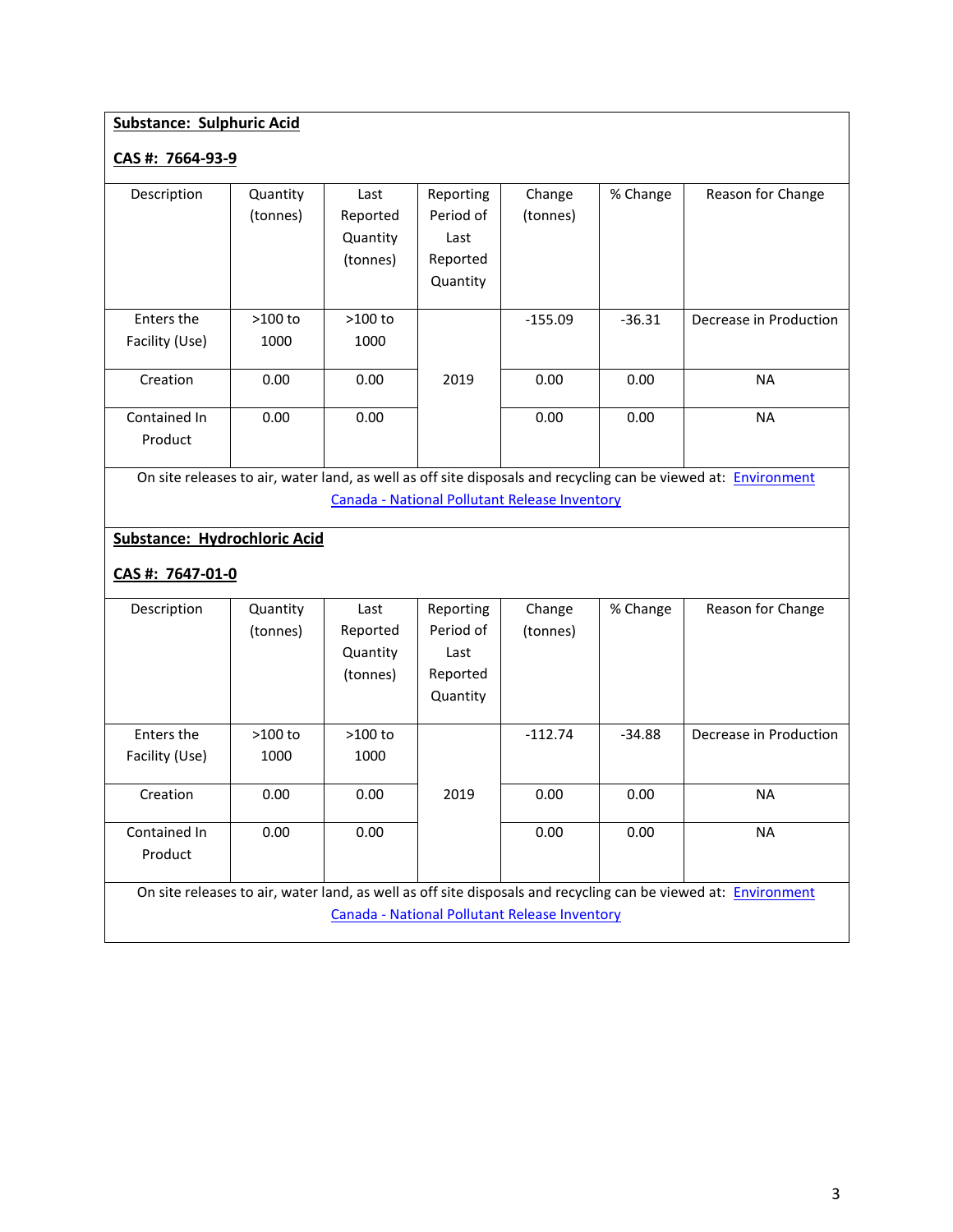## **Substance: Nickel (and its Compounds)**

## **CAS #: NA - 11**

| Description                | Quantity  | Last      | Reporting | Change    | % Change | Reason for Change |
|----------------------------|-----------|-----------|-----------|-----------|----------|-------------------|
|                            | (tonnes)  | Reported  | Period of | (tonnes)  |          |                   |
|                            |           | Quantity  | Last      |           |          |                   |
|                            |           | (tonnes)  | Reported  |           |          |                   |
|                            |           |           | Quantity  |           |          |                   |
|                            |           |           |           |           |          |                   |
| <b>Enters the Facility</b> | $>100$ to | $>100$ to |           | $-165.66$ | $-23.29$ | Decrease in       |
| (Use)                      | 1000      | 1000      |           |           |          | Production        |
|                            |           |           |           |           |          |                   |
| Creation                   | 0.00      | 0.00      | 2019      | 0.00      | 0.00     | <b>NA</b>         |
|                            |           |           |           |           |          |                   |
| Contained In               | $>100$ to | $>100$ to |           | $-73.41$  | $-13.22$ | Decrease in       |
| Product                    | 1000      | 1000      |           |           |          | Production        |
|                            |           |           |           |           |          |                   |

On site releases to air, water land, as well as off site disposals and recycling can be viewed at: **Environment** Canada - [National Pollutant Release Inventory](http://www.ec.gc.ca/inrp-npri/default.asp?lang=En&n=4A577BB9-1)

## **Substance: Nitric Acid**

**CAS #: 7697-37-2**

| Description                                                                                                    | Quantity | Last     | Reporting | Change    | % Change | Reason for Change |
|----------------------------------------------------------------------------------------------------------------|----------|----------|-----------|-----------|----------|-------------------|
|                                                                                                                | (tonnes) | Reported | Period of | (tonnes)  |          |                   |
|                                                                                                                |          | Quantity | Last      |           |          |                   |
|                                                                                                                |          | (tonnes) | Reported  |           |          |                   |
|                                                                                                                |          |          | Quantity  |           |          |                   |
|                                                                                                                |          |          |           |           |          |                   |
| <b>Enters the Facility</b>                                                                                     | >100 to  | >100 to  |           | $-321.60$ | -46.34   | Decrease in       |
| (Use)                                                                                                          | 1000     | 1000     |           |           |          | Production        |
|                                                                                                                |          |          |           |           |          |                   |
| Creation                                                                                                       | 0.00     | 0.00     | 2019      | 0.00      | 0.00     | <b>NA</b>         |
|                                                                                                                |          |          |           |           |          |                   |
| Contained In                                                                                                   | 0.00     | 0.00     |           | 0.00      | 0.00     | <b>NA</b>         |
| Product                                                                                                        |          |          |           |           |          |                   |
|                                                                                                                |          |          |           |           |          |                   |
| On site releases to air, water land, as well as off site disposals and recycling can be viewed at: Environment |          |          |           |           |          |                   |
| Canada - National Pollutant Release Inventory                                                                  |          |          |           |           |          |                   |
|                                                                                                                |          |          |           |           |          |                   |